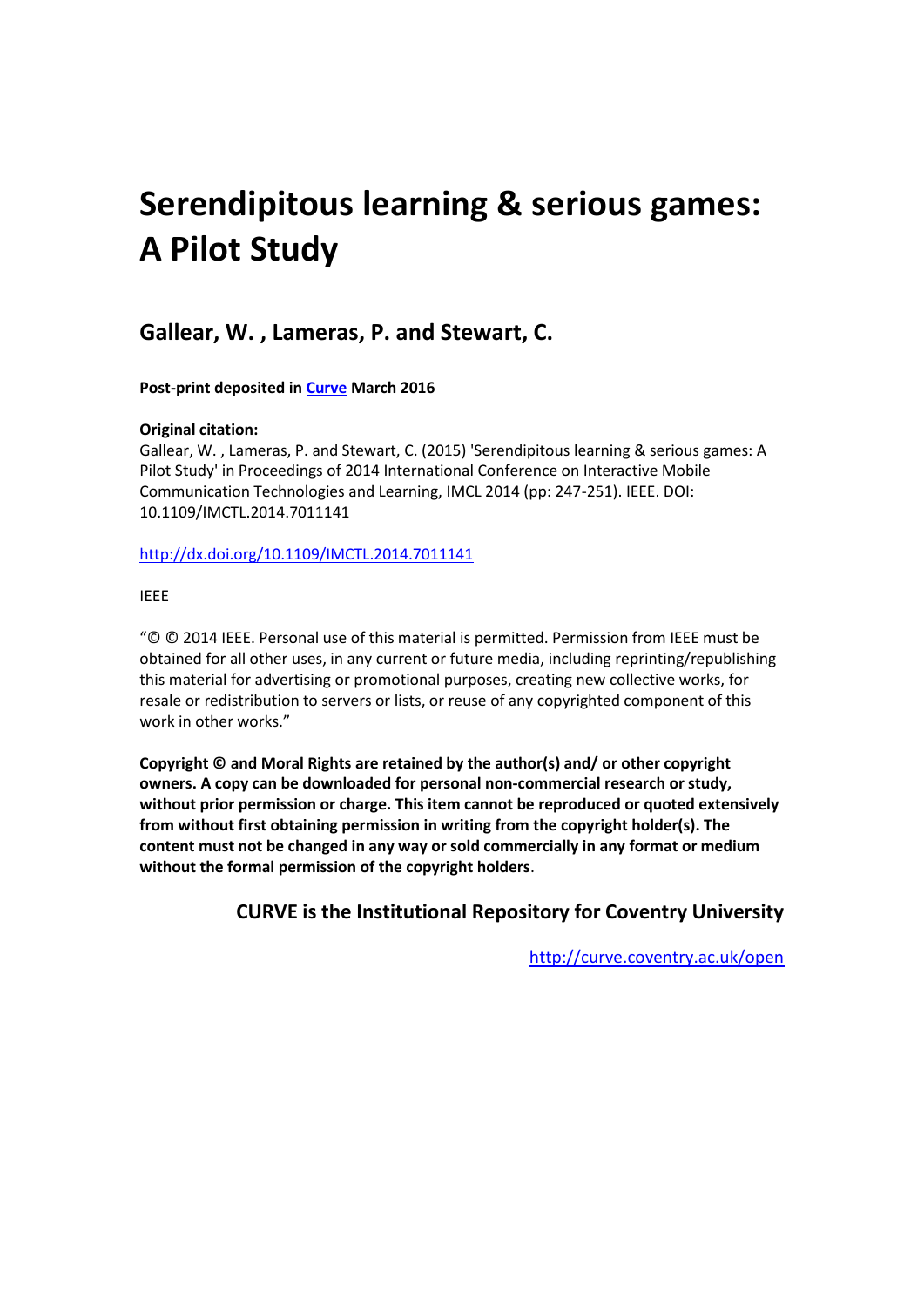# Serendipitous Learning & Serious Games: A Pilot Study

Wayne Gallear, Petros Lameras, Craig Stewart Faculty of Engineering & Computing Coventry University, Coventry, UK {gallearw, craig.stewart}@coventry.ac.uk; plameras@cad.coventry.ac.uk

*Abstract* **— This pilot study explores the use of serendipitous learning of mathematics in a group of Further Education students. Data was gathered from 28 students within a computer games design unit on a computer science course. The data was gathered using both quantitative and qualitative methods. The findings indicated that even at this early stage that student's view of mathematics had changed in a positive direction and students had learned mathematics during this process. The data analysis showed that further research into serendipitously embedding mathematics with a games design unit is of value and worth pursuing.** 

#### *Keywords—serious games; games design; education; serendipitous learning, pilot study, eLearning*

#### I. INTRODUCTION

Educational research has taken place in both Schools and Universities for many years. Further Education (FE) Colleges unlike public bodies (such as schools) are privately funded. Each student enrolled on a course brings a set amount of money into the college system; however this money is only given if a student passes a course. Therefore no money is given for enrolled students until they have finished a course and passed it. Students who fail to complete a course or fail a course provide no finance to the college system. Therefore the college management is constantly driven to reduce costs whilst simultaneously attempting to increase standards. Then through a process of internal advertisements and internal interviews the FE system is generally geared towards promoting its own staff towards management. FE management does not perceive 'research' as an effective use of the limited resources that the collage has. It can be concluded that FE institutions such as colleges the organization are not structured for research, that is to say research is not promoted or supported as such within these types of organizations. Scaife discusses this reactive FE culture in his paper "The Culture of the Now: barriers to research in FE", Scaife says that there is little organisational 'space' or time available in FE for on-going research despite the obvious need [2]. The landscape for an FE Lecturer is to

l

increase standards in a culture where little time is given towards research into new teaching methodologies. It is against this backdrop and this urgent need that the research presented in this paper took place.

#### *A. Passion for playing games*

[Matt Renwick](http://readingbyexample.com/author/renwickme/) in his blog "Passion-Based Learning, Day 1: Probing Minecraft's Appeal" [3] discusses the appeal the popular computer game Minecraft has for the average teenager. Students are in class doing assignments, however they are often engaged (in a hidden way) in playing computer games. From this observation a conclusion came that if this passion for gaming was redirected to learning new skills in a classroom the results could potentially be huge. This observation is backed up a blog article written by [Matt Renwick](http://plpnetwork.com/author/mattrenwick/) on Feb 5, 2014 who states that students find Minecraft "all-consuming"[3]. Minecraft is just one example of the many games that have been witnessed during class time. In addition, consider that these students are blocked internally by the IT department and also lecturers are actively stopping them. In Catherine Goode's article 'Playing the Game" [10] she discusses how a passion for playing computer games led her on to a career in computer games design. Many students feel this way. After all in computer games design, students develop and test all kinds of computer games. Many students who enrol on  $BTEC<sup>1</sup>$  course do not have a GCSE grade C (or above) in Maths. This is backed up by Professor Wolf in her review of FE education and found that less than 50% [1] of students obtain a GCSE grade C (or above). English and Maths GCSE (at grades A\*-C) are fundamental to young people's employment and education prospects. Yet less than 50% of students have both at the end of Key Stage 4 (age 15/16); and at age 18 the figure is still below 50%. Only 4% of the students achieve this key credential during their 16-18 education (i.e. whilst within FE) [1]. This paper presents a pilot study that serendipitously embeds mathematics within a computer games design unit. Using the passion a typical student has for games and developing games to motivate

*<sup>1</sup> [Business and Technology Education Council \[](http://en.wikipedia.org/wiki/Business_and_Technology_Education_Council)BTEC] is an awarding body that accredits vocational qualifications in the UK.*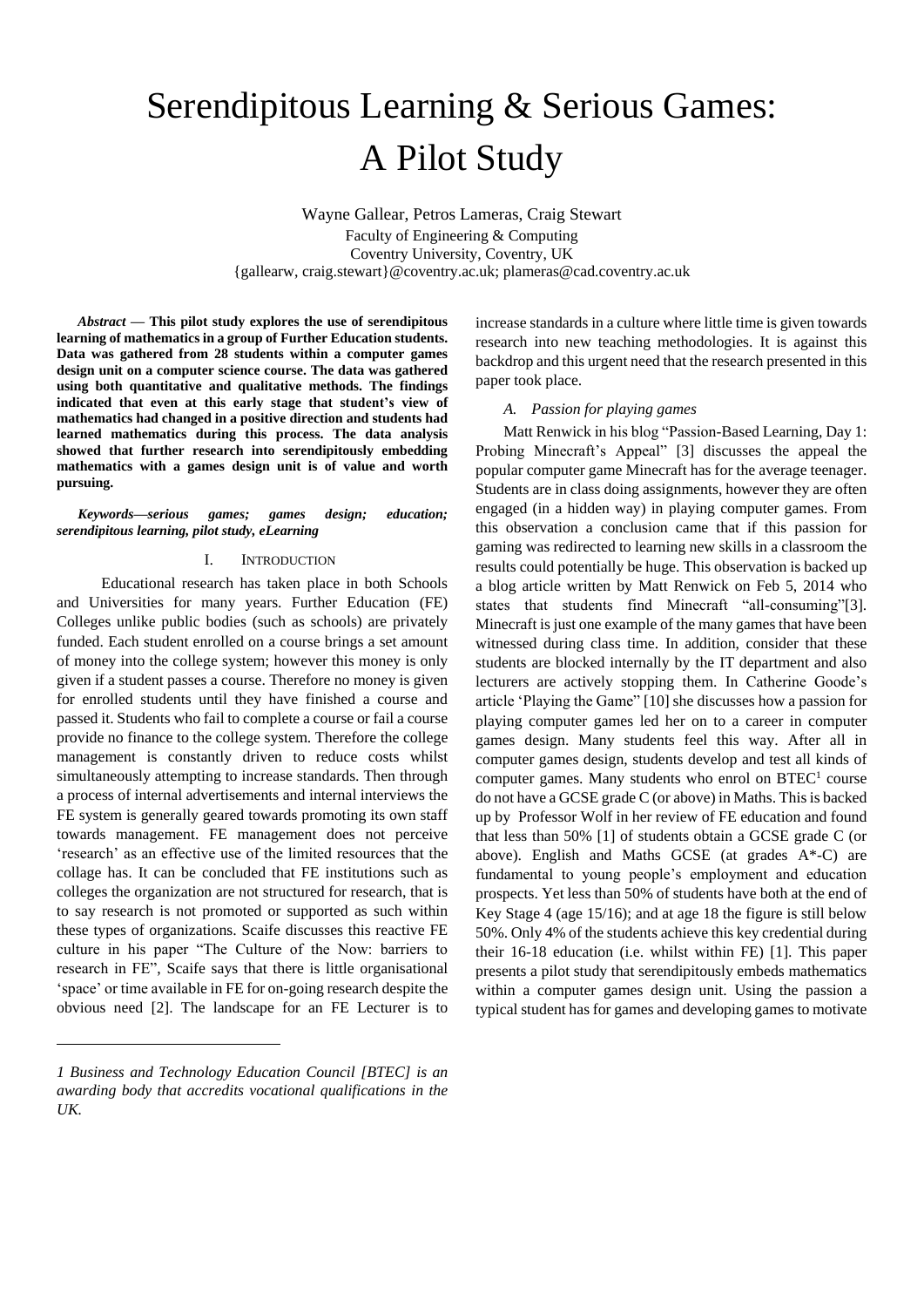them to use and develop mathematic skills. The eventual benefits of this and further studies aim to develop this approach into a novel pedagogy employing serendipitous learning.

## II. RELATED RESEARCH

#### *A. Maths grades*

David C. Geary argues [4] that "innumeracy is more common" than illiteracy and many adults are "functionally innumerate when they leave school" [4]. This links with Professor Wolfs report [1] that states that in the UK "50% of students obtain a GCSE grade C (or above)" [1]. This experiment is against a landscape of poor mathematical skills in the student body as a whole. The question remains however why do some 50% students fail to get a GCSE Maths grade C? Is it because the educational system in schools is failing? Wright [5] argues it is more due to the constraints schools have when developing the maths curricula they have to adhere to political education policies. Another major reason why students have poorer maths skills (and hence poorer GCSE mathematics grades) is poverty. Sylva K et al. [6] finds in their report that "challenges facing students in disadvantaged communities and differences in the quality of their school experiences". So in essence a poor environment at school and home can shape what GCSE grades a student can achieve. Sylva et al. [6] argues that the parent's qualifications can affect the student's grades, the poorer the parent grades the poorer the child's grades can be. Other factors can also affect a student's grade profile, such as a student whose parents are going through a divorce; a student may have emotional concerns or disruption at home. It is the belief of the author that these factors and more can affect the learning and development of students. These reasons and many more can all impact on a student's maths skills development.

#### *B. Student's fear of maths*

According to Professor Wolfs report [1] 50% of students do not have maths GCSE grade C (or above). So 50% of students have failed to get a grade C. Not getting a grade C is seen as 'failure' by the students (and society) and many students associate the process of doing an exam in a negative way and will subsequently avoid it. This is backed up by [Putwaina](http://www.sciencedirect.com/science/article/pii/S1041608010001640) [and](http://www.sciencedirect.com/science/article/pii/S1041608010001640) [Symes](http://www.sciencedirect.com/science/article/pii/S1041608010001640)[b](http://www.sciencedirect.com/science/article/pii/S1041608010001640#af0010) [7]: "consequences of failure were positively associated with performance-avoidance". They further argue that students actively avoid doing an exam in future. The advantage of a BTEC unit is there is no exam, it is an assignment. So no negative relation is associated with this process. Also in Grehan et al. [8] they find that with mathematics "Students were also reluctant to ask for help and feared embarrassment". Assignments and 'a student centered approach' to students developing their own maths puzzles resolved both of these problems.

## *C. Serendipitous mathematics*

The Oxford dictionary defines 'serendipitous' as "Occurring or discovered by chance in a happy or beneficial

way". The experiment presented here aims to get the students to use mathematics in a BTEC games design unit. It should be pointed out that for games design a student is naturally using mathematics. There is mathematics in doing 'coding', creating and using variables in code requires a certain level of mathematics. There is mathematics in room and sprite design. The sprites need to be created to 'fit' within a predesigned grid in a room for a game. This requires calculations of height and width of different sprites so they all fit together in a room. The question that comes to the fore therefore is why embedding maths at all if they are doing maths anyway?

The answer to this question is simple: students are allowed to search for and use code from other sources and modify it, and if this is what a student does then no maths is learned. Students can also search for sprites that fit in the room and once again will be doing little if no maths. There is no way to measure this process that the students are doing in games design. The serendipitous process in this experiment is a hidden process. The students focus is on games design *not* on mathematics. As discussed earlier the students are not focusing on any potential problems they have with maths but with a games design that has a maths element built into it.

#### *D. Games design*

Gamification was first discussed in 2002 by Nick Pelling. It is now a global subject and is not just about education, it is used in marketing, politics and even healthcare. Games design itself has been found to be a useful teaching pedagogy. As games design is inherently a creative process the student engages with. Students can in games design creatively solve problems and produce games. Yu-Sien Lin [9] argues that "Humanistic scholars also see creativity as the natural urge of individuals to develop, extend, express and activate their capacities".

#### III. EXPERIMENTAL DESIGN PROCESS

#### *A. The participants and resources*

A total of 26 (all of whom were male) students were engaged in the experiment. The age of students was 18 and 19 and all were in the second year of a BTEC National Diploma in IT. The students are further split into two groups of 13, Group A and Group B. All the students use laptops with 'Gamemaker' software installed and have wireless access to the college network and internet.

#### *B. Methodology used*

How do you embed STEM (Science, Technology, Engineering and Maths) subjects in computer games design units?

From the research described above, it can be seen that some students have significant barriers to learning mathematics. To overcome this barrier an approach of 'hiding' maths learning from the students has been used. Also using the 'excitement' students have when developing and playing games to help motivate them when they are unknowingly learning maths skills.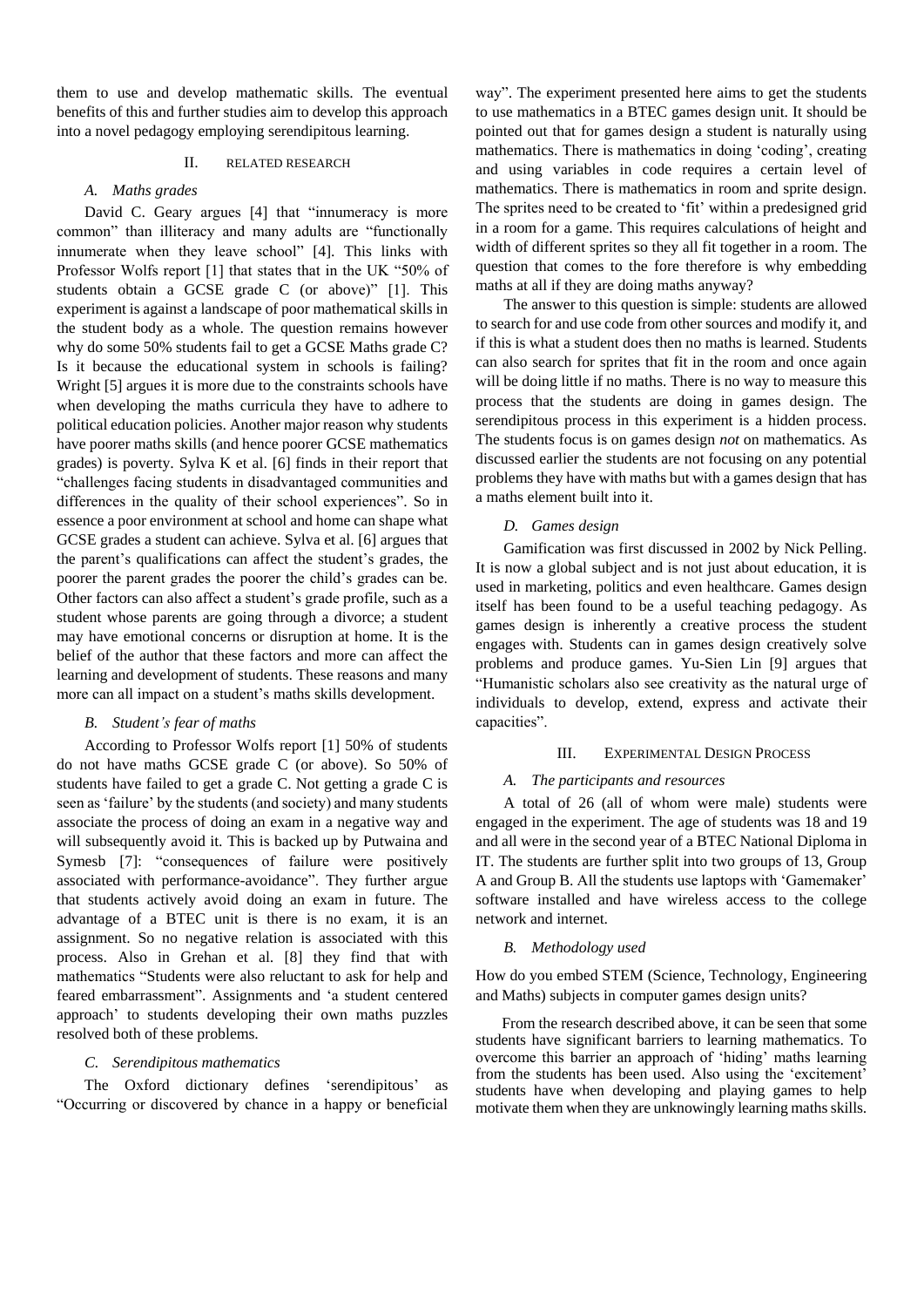The students are given 2 assignments as part of a BTEC National Qualification course. The unit is computer games design and both assignments involve the creation of two computer games. The students will be using the same software and same techniques to create both games. The development process is identical for both. However in game 1, there is an added element to the game, maths, this element is missing in the game 2. It is the effect of this element that is been measured not the process of game development. In this experiment, one assignment is set as a *control* (the platform game) and the other assignment is the *experiment* (a maze game), however with a maths based twist. This is where the STEM element comes in. The maze consists of several levels of increasing difficulty in which several maths based components have been placed. This is a maths based puzzle to solve. The student will have to research maths based problems and puzzles at an appropriate level of understanding to complete this assignment. The target level should be GCSE Grade C Mathematics. The students are encouraged to access mathematics resources that are available within the college. This is particularly relevant to students who are doing additional Mathematics based units such as GCSE Mathematics' qualification's or Functional skills Mathematics units. It should be noted that for this unit the students would be required to complete two assignments to in order to complete the course. In addition in both games the final product will be tested, and the students would then be encouraged to reflect on the process and how they had overcome any problems, employing both problem based learning and reflective based learning pedagogies.

Fig.1 shows the chart of game making process for both the *control* and *experiment*



### Fig 1. Experimental process

As can be seen in Fig 1 neither group is penalized as both do the control and experiment with each group.

#### *What were the goals of Experiment?*

The goal of this experiment to evaluate whether the mathematical ability of students is increased (or not) when exposed to serendipitous learning.

#### *How was the analysis performed?*

A mixed method was used this included a quantative analysis of the results using the average differences between the two groups for both the pre- and post-test. Also a qualitative approach was used where students are interviewed about their experiences doing both of the assignments.

#### *What was expected?*

It is expected that in the experimental group that on average post-test scores should be higher than the pre-test scores. In the control group there should be no increase. This would then show that maths skills have been developed in the experimental group. In addition to this quantative analysis, a qualitative approach is to be taken as well. A variety of different methodologies were considered for this approach, such as Ethnography, Grounded Theory and Phenomenographic. Ultimately a phenomenographic approach was used because of its approach to understanding how the world appears to others. In a sense stepping in someone's shoes and seeing the world as they do. Understanding the thoughts and feelings of a student who is doing these assignments will provide valuable data for further research.

Using a phenomenographic approach, the pilot study sought to:

- Understand the variation in experiences students have when doing mathematics.
- Explore the process students used when developing the maths puzzles in the experiment games design.
- To examine the impact of serendipitous learning of mathematics has on the students.

#### IV. THE RESULTS

The Maths test (both pre- and post-) was an online assessment which grades the students at a National Qualifications Framework mathematics level two, which is roughly GCSE A-C grade. The students can get a maximum of 40 points and 23 points is approximately GCSE grade C Mathematics.

| <b>Experimental Group</b> |      |            | <b>Control Group</b> |      |            |
|---------------------------|------|------------|----------------------|------|------------|
| Pre                       | Post |            | Pre                  | Post |            |
| 19                        | 14   | Student 1  | 24                   | 27   | Student 13 |
| 12                        | 16   | Student 2  | 26                   | 29   | Student 14 |
| 32                        | 18   | Student 3  | 33                   | 32   | Student 15 |
| 17                        | 25   | Student 4  | 27                   | 27   | Student 16 |
| 23                        | 21   | Student 5  | 34                   | 30   | Student 17 |
| 22                        | 15   | Student 6  | 20                   | 28   | Student 18 |
| 22                        | 22   | Student 7  | 30                   | 33   | Student 19 |
| 23                        | 20   | Student 8  | 25                   | 27   | Student 20 |
| 19                        | 23   | Student 9  | 28                   | 26   | Student 21 |
| 27                        | 26   | Student 10 | 31                   | 34   | Student 22 |
| 18                        | 26   | Student 11 | 18                   | 37   | Student 23 |
| 12                        | 26   | Student 12 | 23                   | 25   | Student 24 |

Fig 2. Quantative data collected from experiment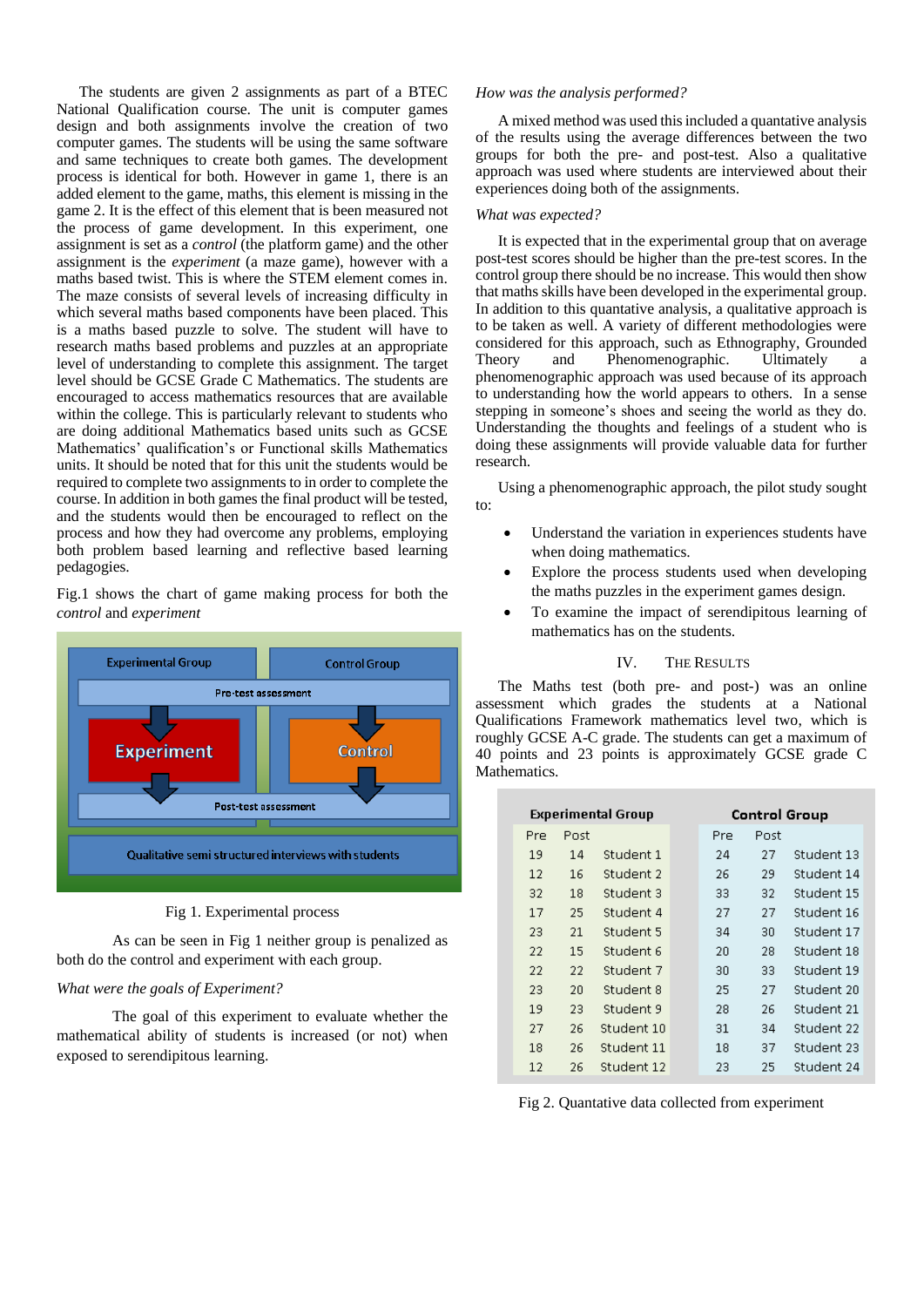#### *A. Quantative data analysis*

The data in fig 2 shows results of the initial maths assessment (pre-test) and the second maths assessment (post-test).This data was then analysed via a t-test. However before this there were some additional factors to consider. Interviews were conducted on both the control and the experimental groups. During this interview and as part of a general question that was asked to the class, certain issues were discovered. The data from Student 3 showed that they had gone from a score of 32 in the pre-test to a score of 18 in the post-test. When this student was questioned it was discovered that on the May attempt they "didn't try very hard". Given this fact this datum was removed. Student 12 shows a rise of 14 points from a score of 12 in the pre-test to a score of 26 in the post-test. When questioned it was discovered that this student is undergoing substantial Maths revision because they are doing Maths re-sits. Once again their datum is removed from the subsequent analysis.

Performing a t-test on the data between the pre- and post-test results, resulted in  $p = 0.25$ . As  $p > 0.05$  there is no significant differences between the gain in score between the control and the experiment for these assignments. There was also a large standard deviation of: 5.2 (control) and 5.9 (experiment)

However of interest is the large difference between mean gain of the 2 groups (mean gain: is the difference between the average post-test and pre-test score).

The control group mean gain is 0.6, and the serendipitous learning group is 3, remember that this is on a 40 point scale and represents a 7.5% increase for the experimental group (compare this to the 4% average increase identified in [1]).

Another interesting aspect is this is that (as discussed previously) many students have 'a fear of failure' with regards to doing maths exams. The students have their maths ability tested using a maths test, which is very similar to a maths exam. So for many of the students the very process of checking mathematical abilities is putting them in a psychologically 'uncomfortable' place. In fact a student commented during one of the maths assessments "I always fail at maths" so this could explain the large discrepancy in the standard deviation scores.

This leads us to the qualitative interviews. 7 students were selected for the interviews, 4 from the control group and 3 from the experimental group. Students 2, 7, 11 & 12 were selected from the control group and students 13, 16 and 21 were selected from the experimental group. These students were selected because of the spread of the results they gained. Student 21 had a 2 point drop and student 13 had a 3 point increase and student 16 showed no change in their results.

The students were asked 10 questions. The first 5 questions about the assignments in particular and the following 5 questions were about how maths was used in the assignments. This approach was used in order not to make mathematics the focus of the interview at the outset. Maths was embedded within a games design course so these interviews should reflect this process. These 10 questions are the initial questions, further question would be asked depending on the answers the students gave (hence a semi-structured interview approach). The average interview time was 6 minutes 46 seconds. The longest was 11 minutes 15 seconds and the shortest 5 minutes 43 seconds.

The questions asked were:

- 1. What did you think of the assignments (both of them)?
- 2. How would you rate the assignment (easy/hard/difficult)?
- 3. Give me an example of something you have learned during these two assignments?
- 4. In the platform game name one thing you learned during this assignment?
- 5. In the maze game name one thing you learned during this assignment?
- 6. Did you learn mathematics in these assignments?
- 7. Do you feel you gained any mathematic skills when developing the puzzles for the maze game?
- 8. How do you rate your maths?
- 9. How hard did you find the maths?
- 10. So has your opinion of maths changed during the course of these assignments?

All students were told all interviews would be anonymous and no mention of their names would be used in any findings hence the use of student1 to student24. The students as a whole responded well to the interviews and engaged well with the process. Some only answered 'yes' or 'no' to the questions, in these cases further questions were asked to probe deeper. Student 13 is a good example, as they were part of the experiment group and their feedback on their experiences provided some good feedback for analysis.

*Q: "Did you learn mathematics in these assignments?"*

*A: "To a degree yes."*

*Q: "Which assignments and why?"*

*A: "Err in the maze game because I had to think of questions that I could implement and had to work them out so that they had answers that correspond with .. that wasn't too hard also weren't too easy" [Student 13]*

Here we can see the student engaging with the maths puzzle element of the assignment and considering how hard or easy to make the puzzles. Also and more importantly they demonstrate that they did learn mathematics in order to implement it in the game. This shows them engaging subconsciously with Mathematics in order to create the game. Here is student 12:

*Q: "Did you learn mathematics in these assignments?"*

### *A: "Yes I did obviously because erm because of the maze game you've got to do a lot of maths."[Student 12]*

So this student also states that they learned mathematics as part of the experiment. More in-depth analysis of the interview data was processed using a lexical analysis software tool. The first 5 answers to the first 5 questions were looked at first. This was before the students were asked any direct maths related